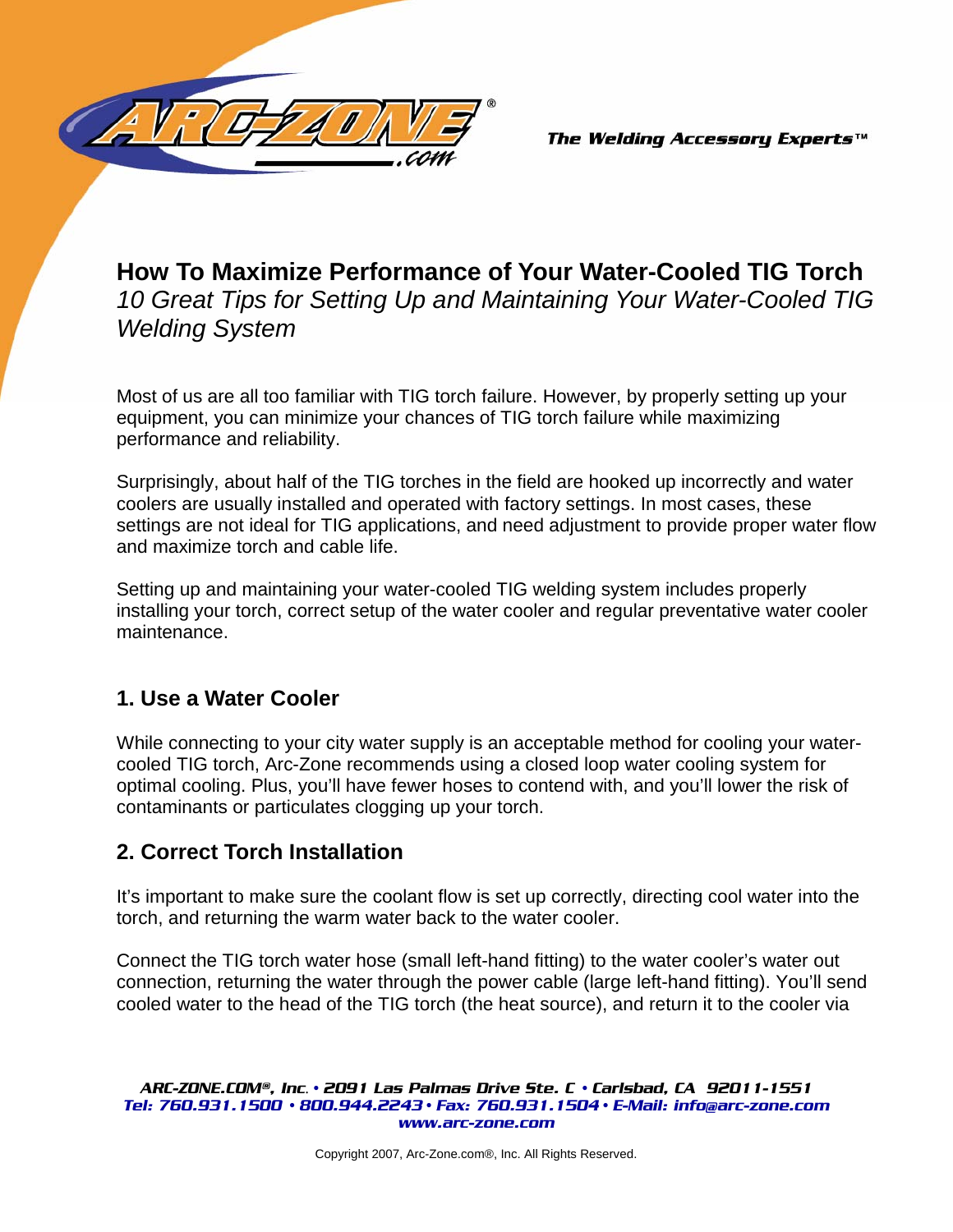



*MAXIMIZE PERFORMANCE OF YOUR WATER COOLED TIG TORCH m^db=O=lc=Q=*

the power cable. The result is maximum reliability to all components of the torch assembly. If you have an older TIG welding machine, do not use the solenoid in the power supply to control water flow. This can cause a pressure surge in the torch, and unnecessary wear and heat in the coolant pump. The solenoid should only be used when connecting to a city water supply.

# **3. Set Up Your Water Cooler Correctly**

Correct water cooler setup is important and often overlooked. All Bernard style water coolers, for example, are shipped from the factory preset at 60 psi discharge pressure. This setting is above the pressure rating for the standard vinyl hoses on TIG torches, and produces a flow rate greater than what is needed for adequate torch cooling and maximum cooler efficiency. Generally 50 psi is the recommended maximum output rate for TIG torches. Refer to your water cooler manufacturer's literature for instructions on adjusting the pressure.

Put a pressure gauge on the output of the pump. The pressure is normally set at 50 psi. A drop in pressure could indicate pump failure.

Water coolers should be connected directly into the 110-volt plug available on most TIG power supplies. That way, you're sure the cooler is running when the power supply is on. And, you're sure you're providing your TIG torch with adequate cooling at all times.

#### 4. Perform Flow Tests

It's a time-consuming process to check the discharge pressure on a water cooler. Therefore, coolers are most often set by flow tests. The desired flow rate is 1 quart of water flow per minute for most TIG torches. In the case of the Micro TIG torch, the water flow should be set at 1 pint per minute, or half the rate of regular TIG torches.

A greater flow rate is unnecessary because it provides no additional cooling, and in fact, subjects the torch to high pressure reducing the efficiency of the water cooler by sending the heated water through the radiator too quickly.

 $\overline{\text{ARC-ZONE.LDM}}^{\text{\tiny \textregistered}}$ , inc. • 2091 Las Palmas Drive Ste. C • Carlsbad, CA 92011-1551 *qÉäW=TSMKVPNKNRMM √=UMMKVQQKOOQP √=c~ñW=TSMKVPNKNRMQ √=bJj~áäW=áåÑç]~êÅJòçåÉKÅçã==* www.arc-zone.com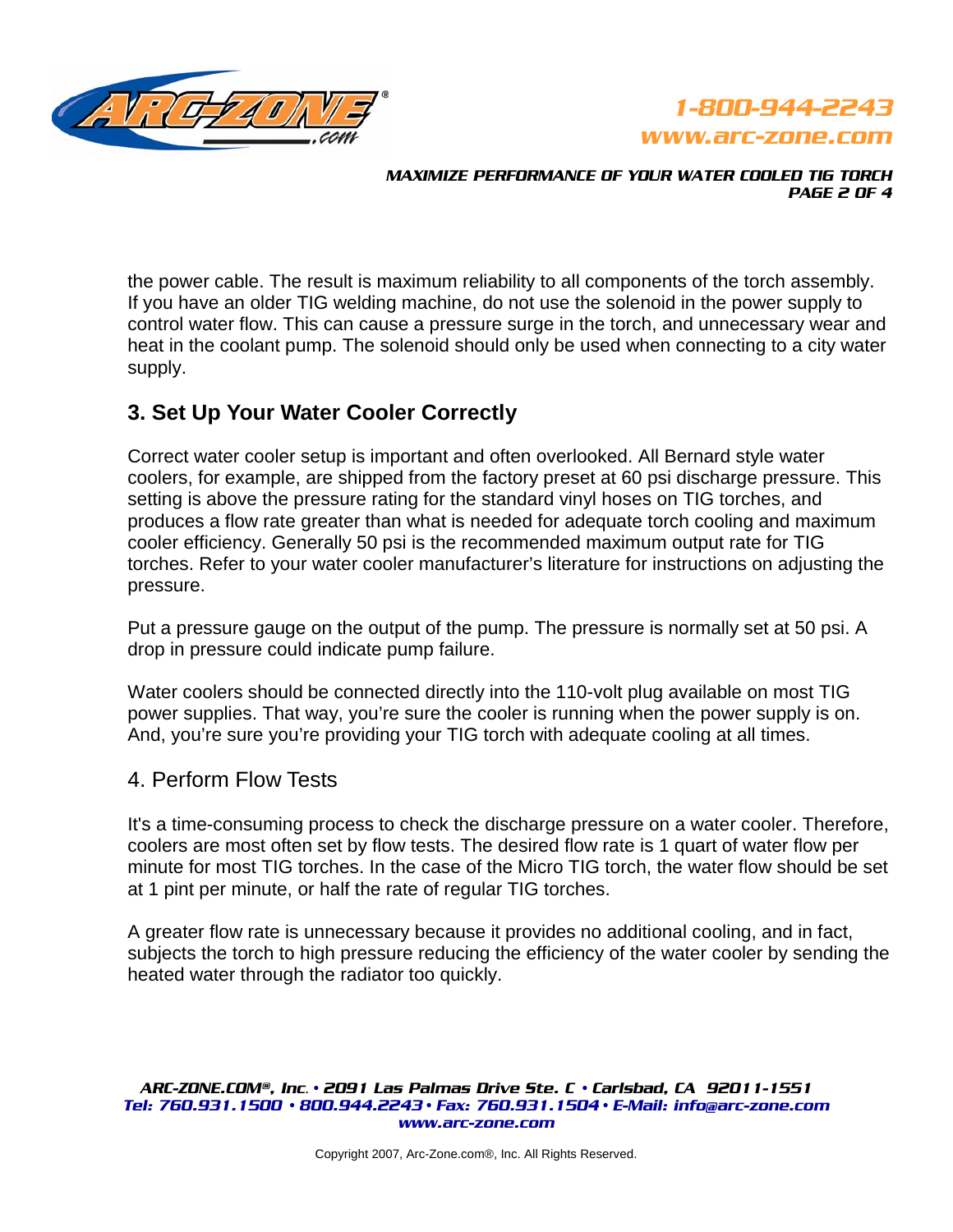



*j^ufjfwb=mbocloj^k`b=lc=vlro=t^qbo=`lliba=qfd=qlo`e= PAGE 3 OF 4* 

## **5. Use Distilled Water**

While your TIG torch is a robust tool for welding, it includes many finely engineered parts that may be sensitive to chemical additives in city water. By using distilled water, you eliminate the chances of introducing these into your TIG torch.

## **6. DO NOT Use Automotive Anti-Freeze in Your Water Cooler**

Even though you may be tempted to use automotive antifreeze in water coolers, don't do it! Automotive antifreeze includes coagulants designed to plug small leaks. This works fine in your car, but not your TIG torch. Blocking these small passages for water that cool your torch can result in overheating and ultimately torch failure.

## **7. DO Use a Coolant for Water Coolers**

Arc-Zone offers Defense brand coolant. This pre-mixed solution will provide freeze protection to 20 degrees Fahrenheit and will dramatically extend pump life.

#### **8. Perform Regular Maintenance Checks**

Check for free airflow by shining a light through the radiator fins. Use an airline blow-off gun or water hose to clean the radiator. Be careful not to use too much pressure, however; the aluminum radiator fins are very fragile.

If the radiator is very dirty, remove the hood and flush the radiator from the inside out.

Turn on the unit and visually check the water flow. Any change can be a sign of pump failure, a crimped cooling line or a plugged water filter.

If the radiator becomes coated with greasy welding and grinding dust, remove the radiator and soak it in a mild soap solution until it's clean.

Clean any pump filters and strainers by rinsing with clean water.

 $\overline{\text{ARC-ZONE.LDM}}^{\text{\tiny \textregistered}}$ , *Inc.* • 2091 Las Palmas Drive Ste. C • Carlsbad, CA 92011-1551 *qÉäW=TSMKVPNKNRMM √=UMMKVQQKOOQP √=c~ñW=TSMKVPNKNRMQ √=bJj~áäW=áåÑç]~êÅJòçåÉKÅçã==* www.arc-zone.com